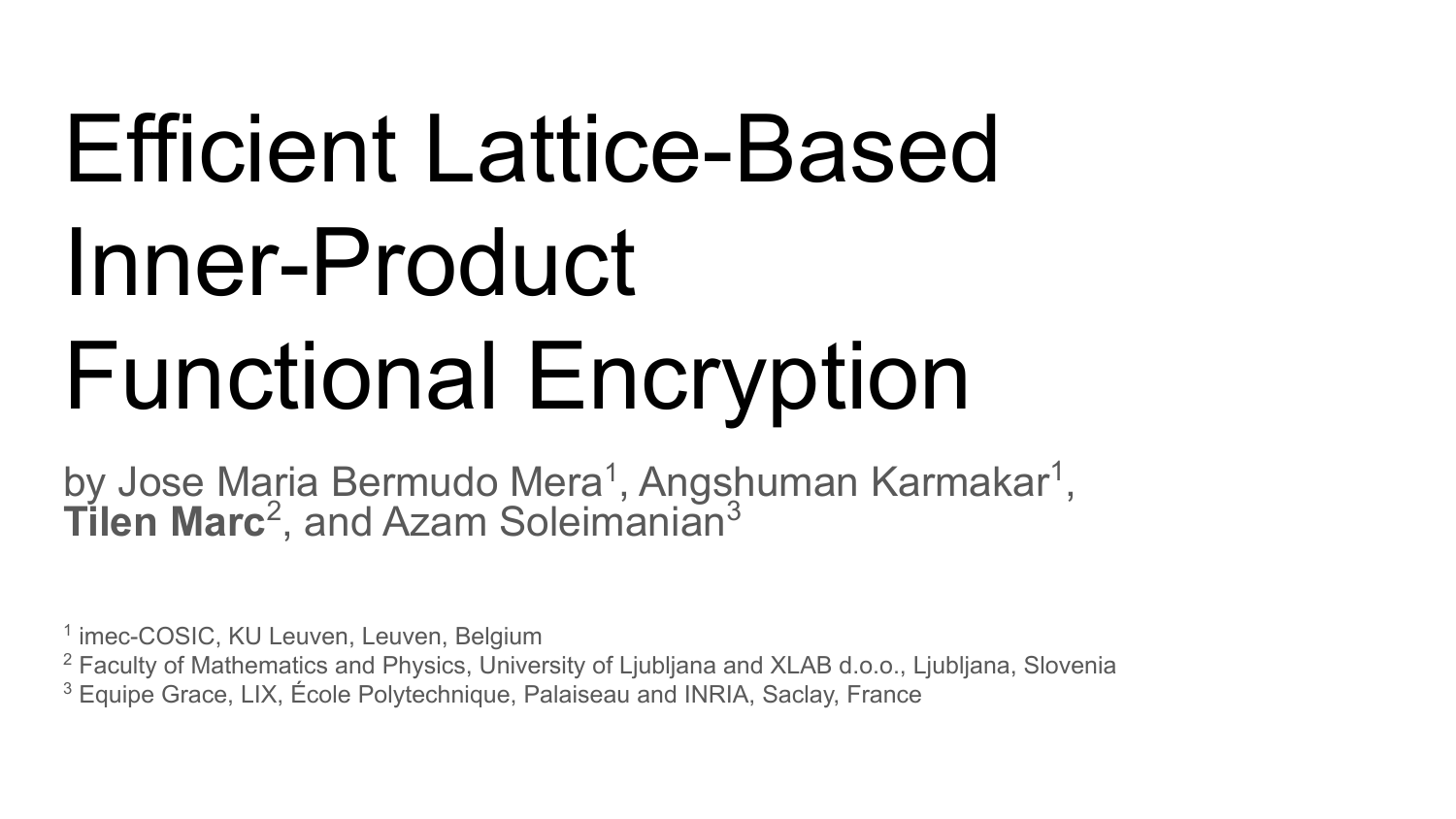### Functional encryption

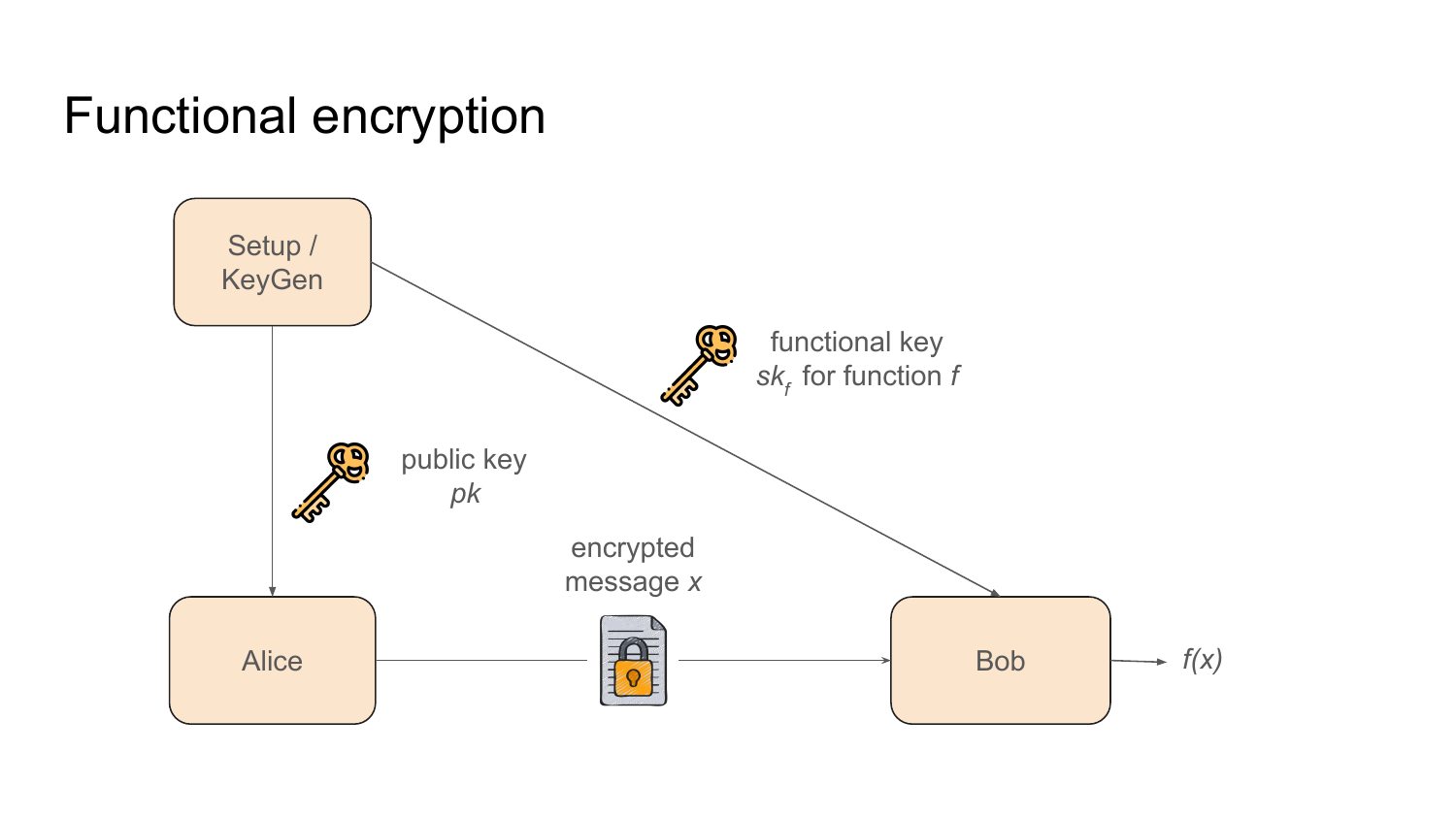### Security Notion (informal)

- An adversary should not be able to distinguish between an encryption of arbitrary two messages  $x^0$ ,  $x^1$
- The encryption should remain indistinguishable even if the adversary has access to functional keys  $sk_f$  for any function *f* for which  $f(x^0) = f(x^1)$
- Selective vs. adaptive security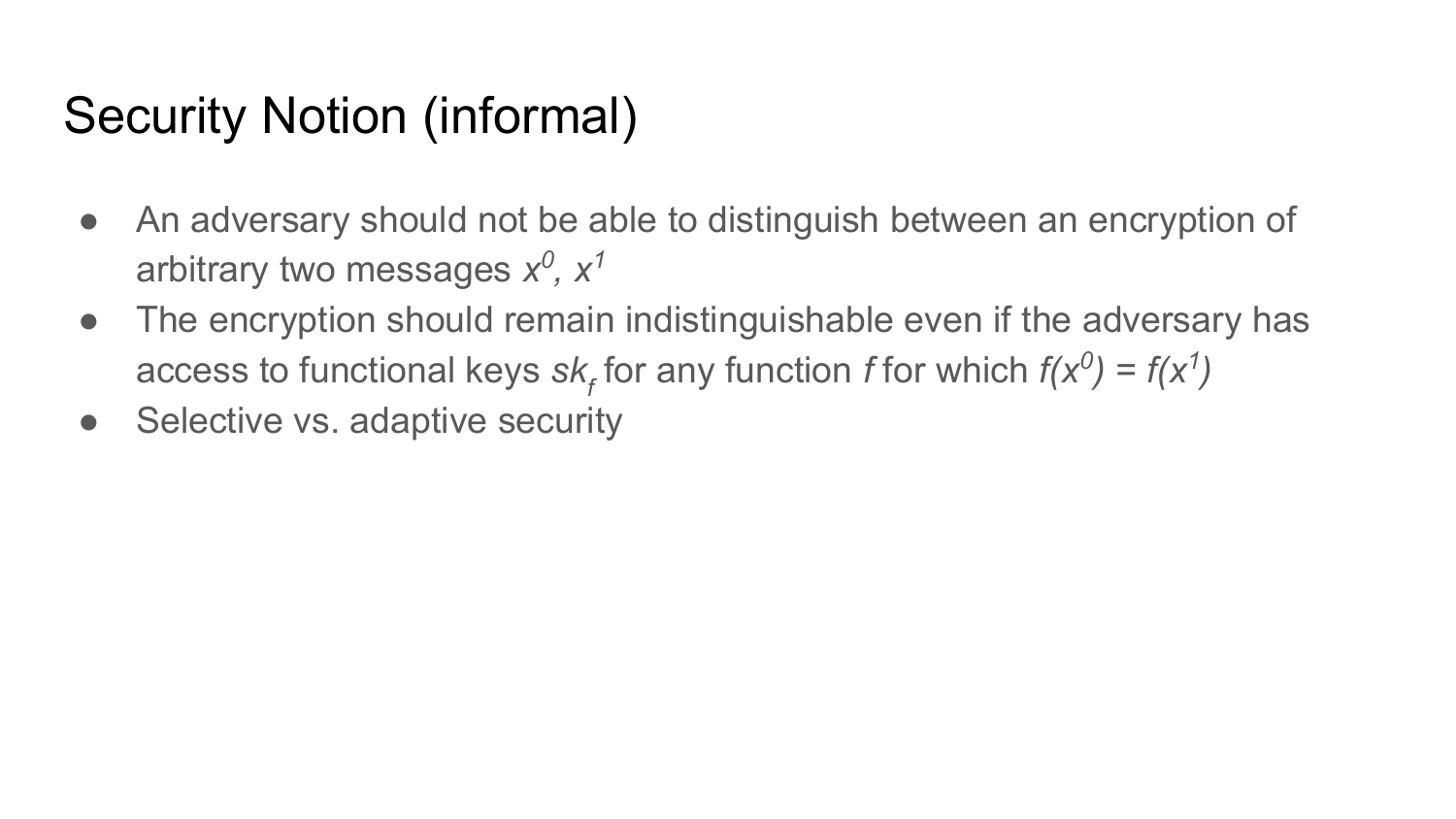## Generality vs. efficiency

- General designs for arbitrary functions, equivalence to iO
- Limited functions, emphasis on efficiency:
	- **inner-product** (linear) functions and quadratic functions
	- security based on well established assumptions: DDH, DCR, **LWE**
	- multi-client setting, decentralization, function hiding

Our work: **Efficient** and practical **RLWE** based (quantumly secure) FE schemes for **inner-product** functions with selective and adaptive security.

In addition: new results on lattices, compiler to (decentralized, identity based) multi-client IPFE, optimized implementation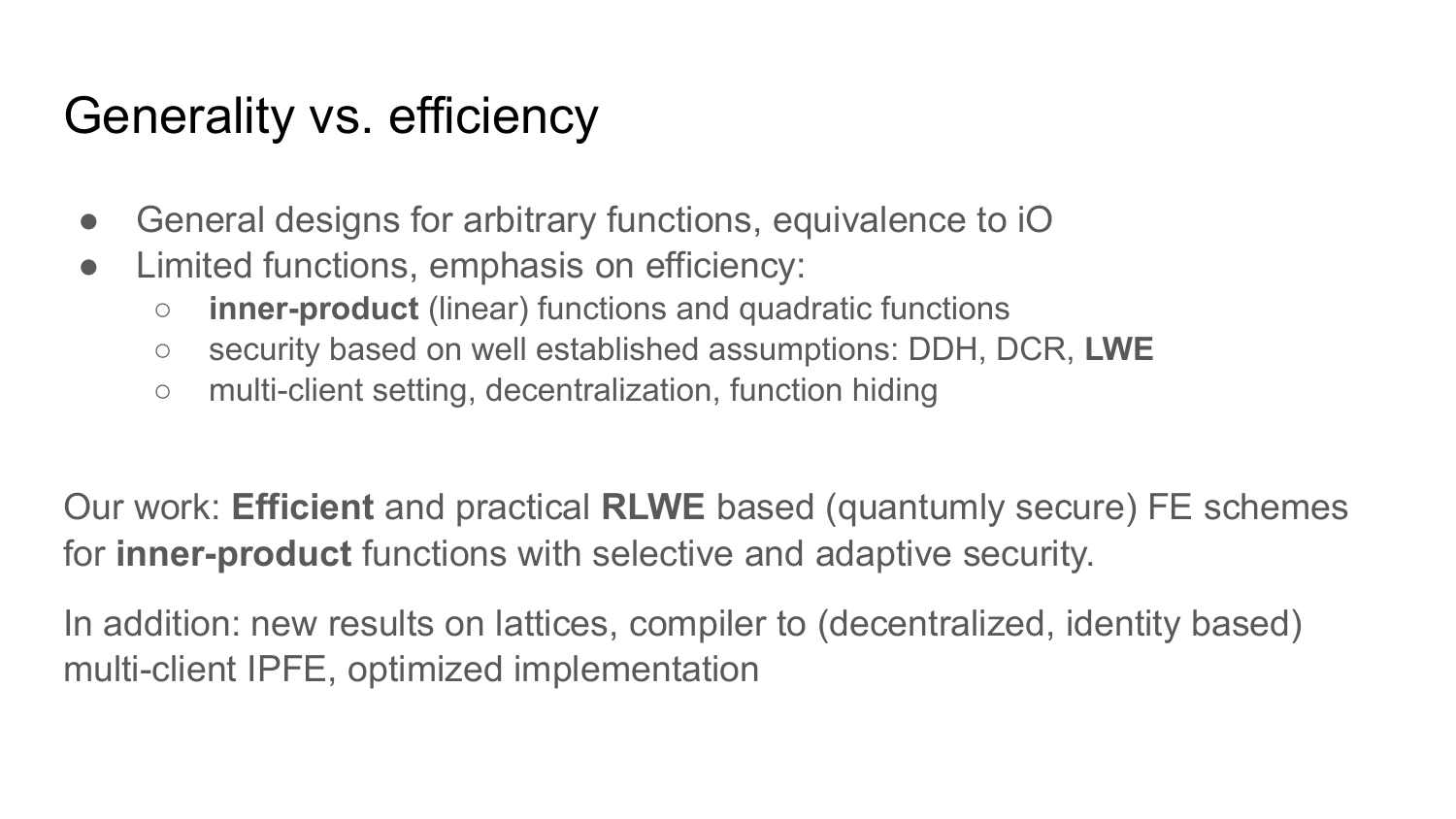### RLWE based IPFE

● Setup:

$$
pk = (a, {pki}), pki = asi + ei, a \leftarrow Rq, si, ei \leftarrow Dσ1
$$

 $\bullet$  Encrypt $(x)$ :

 $ct_0 = ar + f, ct_i = pk_i r + f_i + |q/K| x_i 1_R, r, f \leftarrow D_{\sigma_2}, f_i \leftarrow D_{\sigma_3}$ 

● KeyGen(y):

$$
sk_y = \sum y_i s_i
$$

● Decrypt:

$$
\langle x, y \rangle \lfloor q/K \rfloor 1_R + \text{noise} = (\sum y_i \text{ct}_i) - \text{ct}_0 \text{sk}_y
$$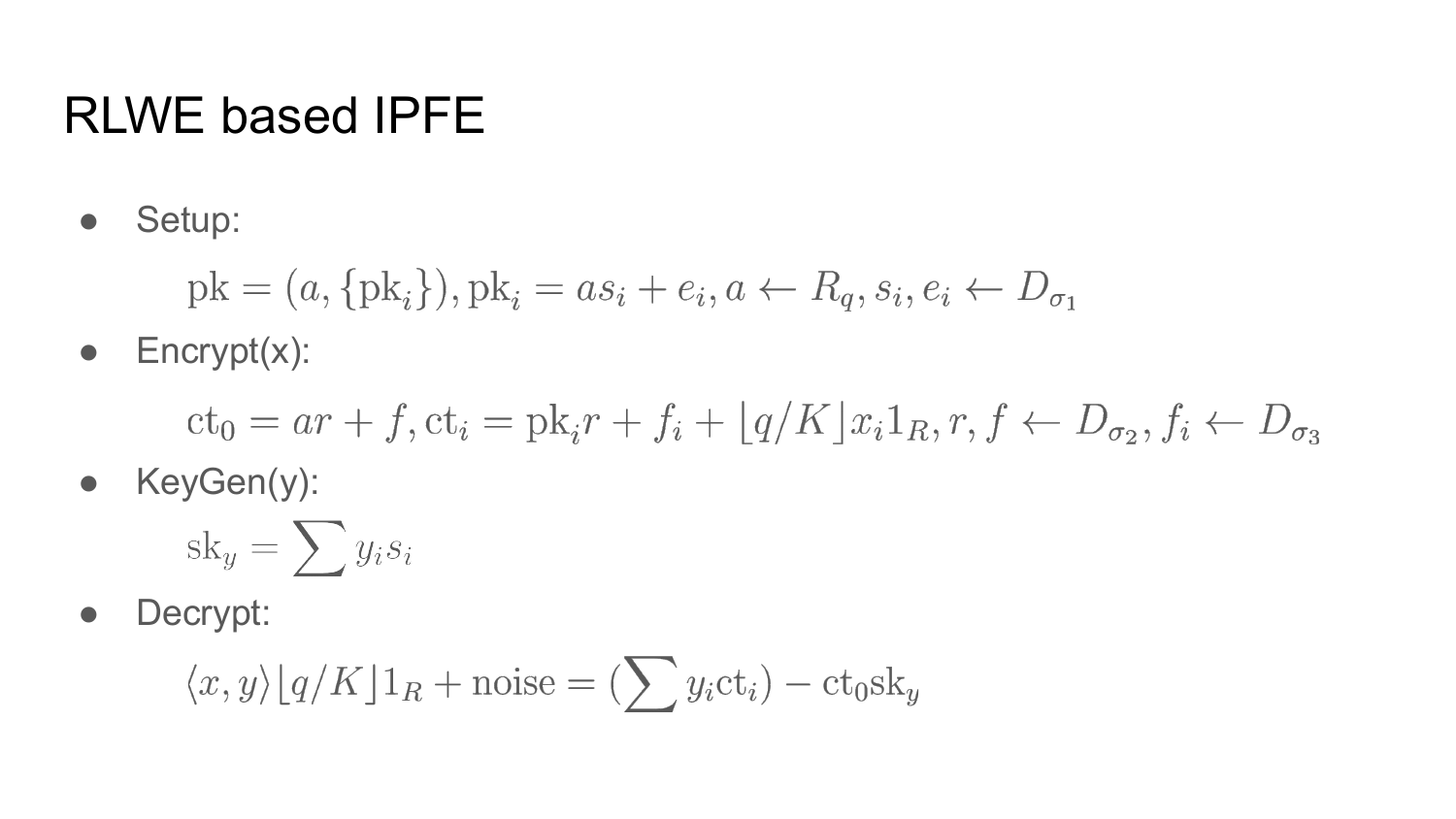### Security challenges

- Adversary should not be able to distinguish an encryption of  $x^0$ ,  $x^1$  even knowing functional keys for functions with  $f(x^0) = f(x^1)$
- Functional keys reveal more information about the underlying RLWE problem than desired

Recall, RLWE problem asks for  $a, u \leftarrow \mathcal{R}_q, s \leftarrow \chi, e \leftarrow \chi$  to distinguish

 $(a, as + e)$  and  $(a, u)$ 

A stronger, **multi-hint extended RLWE** is needed, asking to distinguish

 $(a, as + e, (r_i, f_i, r_i s + g_i, f_i e + h_i)_{i \in [l]}$  and  $(a, u, (r_i, f_i, r_i s + g_i, f_i e + h_i)_{i \in [l]})$ where  $r_i$ ,  $f_i$ ,  $q_i$ ,  $h_i$  are sampled from a small distribution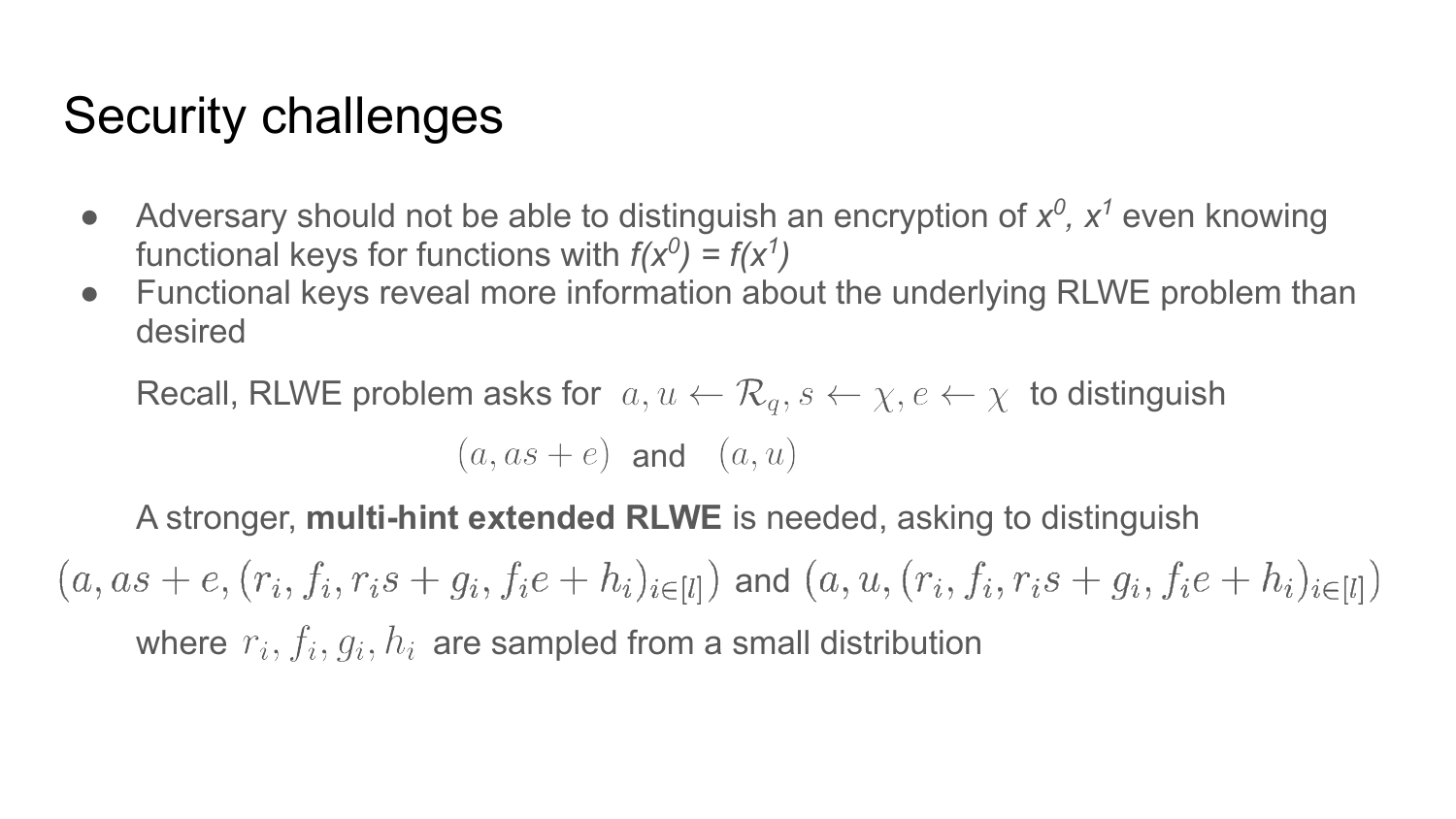#### Security challenges

● a simple modification of the scheme for the **adaptive** security

$$
\mathrm{pk}_{i} = \sum_{j=1}^{m} a_{j} s_{ij}, a_{j} \leftarrow R_{q}, s_{ij} \leftarrow D_{\sigma}
$$

● mhe-RLWE not sufficient, need for **Leftover-Hash lemma** in rings and **Complexity Leveraging**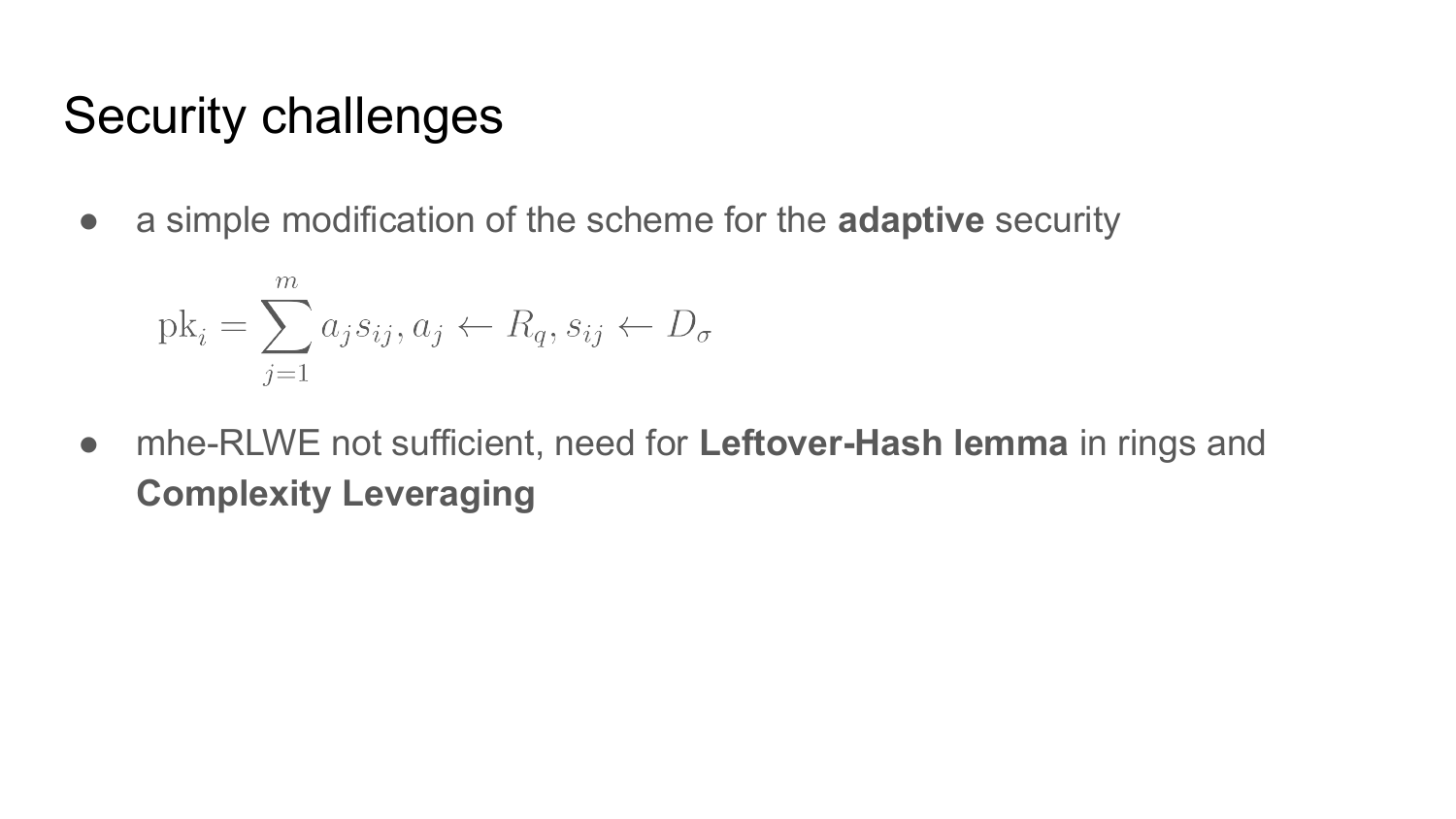### Efficiency and implementation

- We carefully craft the parameters to not lose efficiency
- Ring setting leads to smaller keys, faster operations
- Batching: multiple vectors can be encrypted in parallel allowing SIMD type of calculations on encrypted data

|                             | mpk                               | $\vert$ msk $\vert$      | ct                            | $ sk_f $               |
|-----------------------------|-----------------------------------|--------------------------|-------------------------------|------------------------|
| ALS16 [7]                   | $O(n^2 \log^2 q + \ell n \log q)$ | $O(\ln \log^2 q)$        | $O(n \log q^2 + \ell \log q)$ | $O(n \log^2 q)$        |
| ABDP15 $[4]$                | $O((n+\ell)n\log^2 q)$            | $O(\ln \log q)$          | $O((n+\ell)\log q)$           | $O(n \log q)$          |
| RLWE-FE                     | $O(\ln \log q)$                   | $O(\ln \log q)$          | $O(\ln \log q)$               | $O(n \log q)$          |
|                             | Setup                             | Encryption               | KeyGen                        | Decryption             |
| ALS16 [7]                   | $O(\ell n^2 \log q)$              | $O(n^2 \log q + \ell n)$ | $O(\ln \log q)$               | $O(n \log q + \ell)$   |
| ABDP15<br>$\lceil 4 \rceil$ | $\overline{O(\ell n^2 \log q)}$   | $O((\ell+n)n\log q)$     | $O(\ell n)$                   | $O(\ell+n)$            |
| <b>RLWE-FE</b>              | $O(\ln \log n)$                   | $O(\ln \log n)$          | $O(\ell n)$                   | $O(\ell n + n \log n)$ |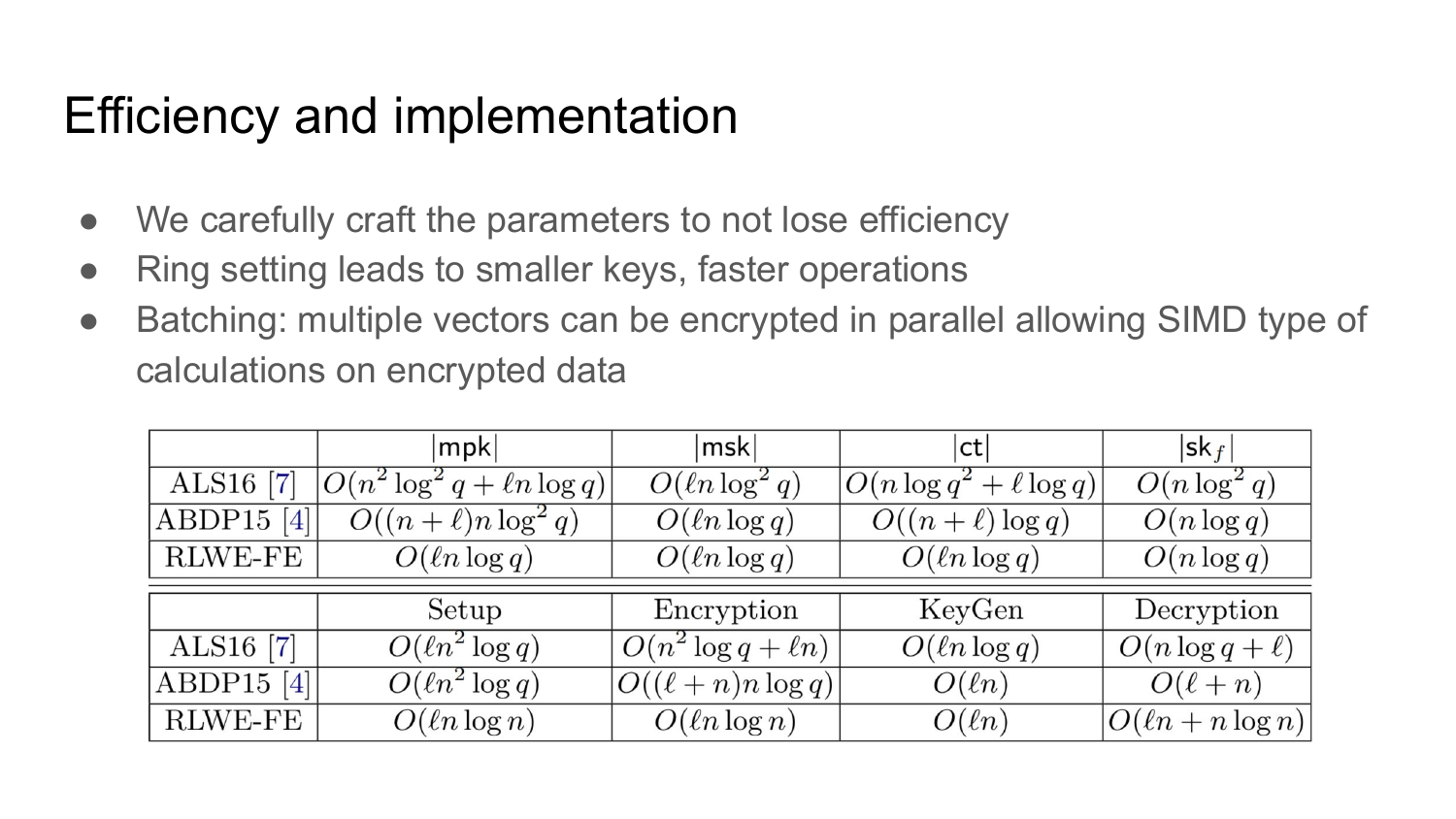## Efficiency and implementation

- The primes are chosen to support NTT multiplication and fast modular reduction
- For correctness the primes are required to be very large
	- We provided a CRT based RNS implementation
- Further, we combine Cooley-Tukey and Gentleman-Sande NTT
	- Removes the requirement of rearrangement between NTT and INTT steps
- The Gaussian sampling is implemented in two steps
	- First, samples are generated from a small Gaussian distribution
	- Second, these samples are combined to generate samples from Gaussian distributions of arbitrary standard deviation
	- Both of these steps are performed in constant-time to eliminate timing attacks.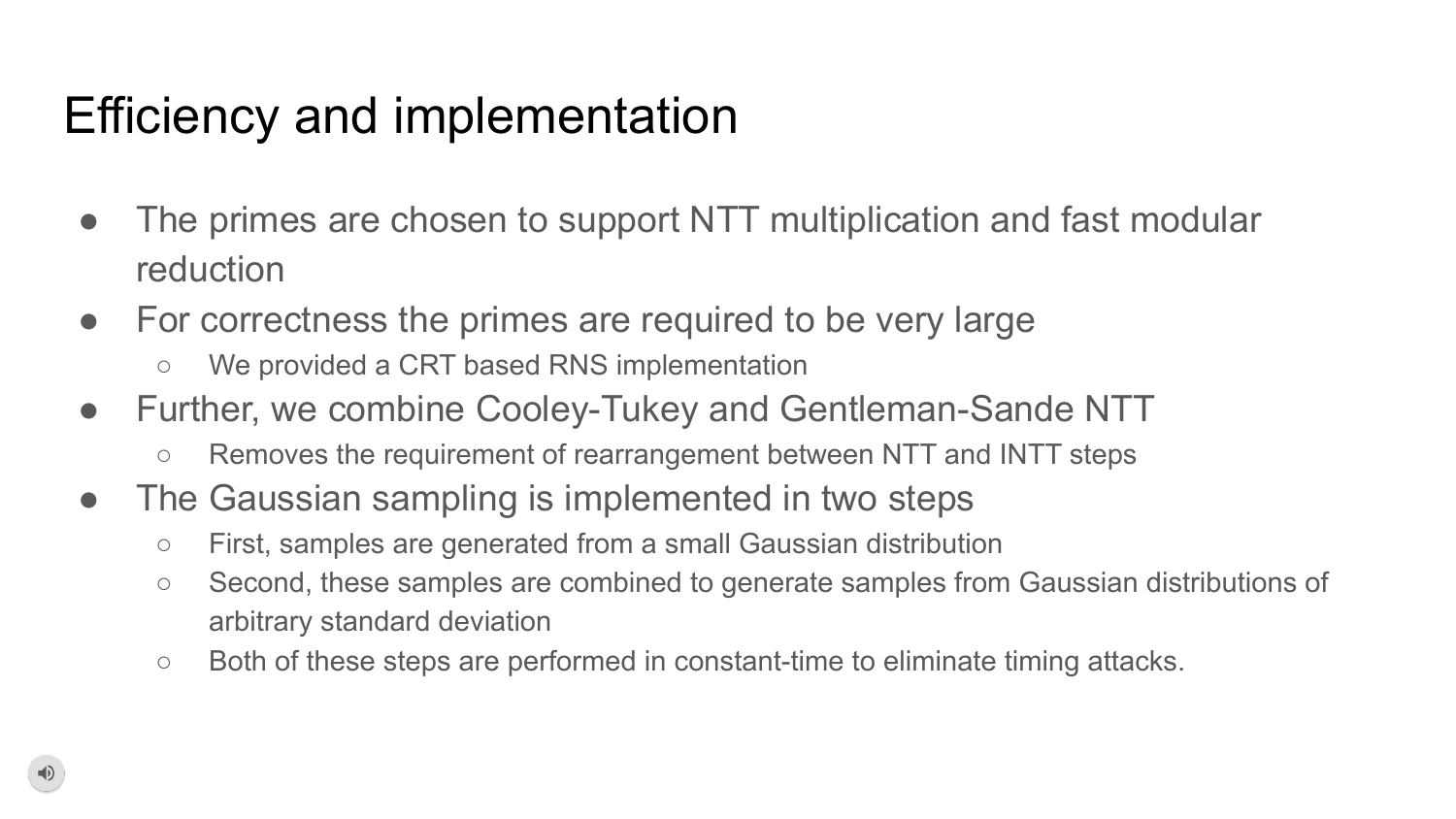#### Efficiency and implementation

• An optimized implementation:<https://github.com/fentec-project/IPFE-RLWE>

| Security | PQ.                    | FE                          | Gaussian                                                                                                                                            | Ring                                   | CRT                                                                                                                                                                            | Time                                   |
|----------|------------------------|-----------------------------|-----------------------------------------------------------------------------------------------------------------------------------------------------|----------------------------------------|--------------------------------------------------------------------------------------------------------------------------------------------------------------------------------|----------------------------------------|
| level    | <b>Security Bounds</b> |                             | Parameters                                                                                                                                          | Parameters                             | moduli                                                                                                                                                                         | (ms)                                   |
| Low      |                        | $B_x: 2 \quad \sigma_1: 33$ | 76.3 $B_y:2\quad \sigma_2:59473921$<br>$\ell: 64$ $\sigma_3: 118947840$                                                                             | n: 2048<br>$\lceil \log q \rceil : 66$ | $q_1: 2^{14} - 2^{12} + 1$<br>$q_2: 2^{23} - 2^{17} + 1$<br>$q_3:2^{29}-2^{18}+1$                                                                                              | Setup:26<br>Enc:16<br>KG:0.27<br>Dec:1 |
| Medium   |                        |                             | $B_x: 4 \quad \sigma_1: 225.14$<br>119.2 $B_y$ : 16 $\sigma_2$ : 258376412.19<br>$\ell$ : 785 $\sigma_3$ : 516752822.39 $\lceil \log q \rceil$ : 86 | n:4096                                 | $q_1: 2^{24} - 2^{14} + 1$ Setup:589<br>$q_2: 2^{31} - 2^{17} + 1$<br>$q_3: 2^{31} - 2^{24} + 1$                                                                               | Enc:381<br>KG:22<br>Dec:17             |
| High     |                        |                             | $B_x: 32\ \sigma_1: 2049$<br>246.2 $B_y: 32 \sigma_2: 5371330561$<br>$\ell$ : 1024 $\sigma_3$ : 10742661120                                         | n:8192                                 | $q_1: 2^{17} - 2^{14} + 1$ Setup:1743<br>$q_2: 2^{20} - 2^{14} + 1$ Enc:1388<br>$\lceil \log q \rceil$ : 101 $q_3$ : $2^{32} - 2^{20} + 1$ KG:70<br>$q_4: 2^{32} - 2^{30} + 1$ | Dec:45                                 |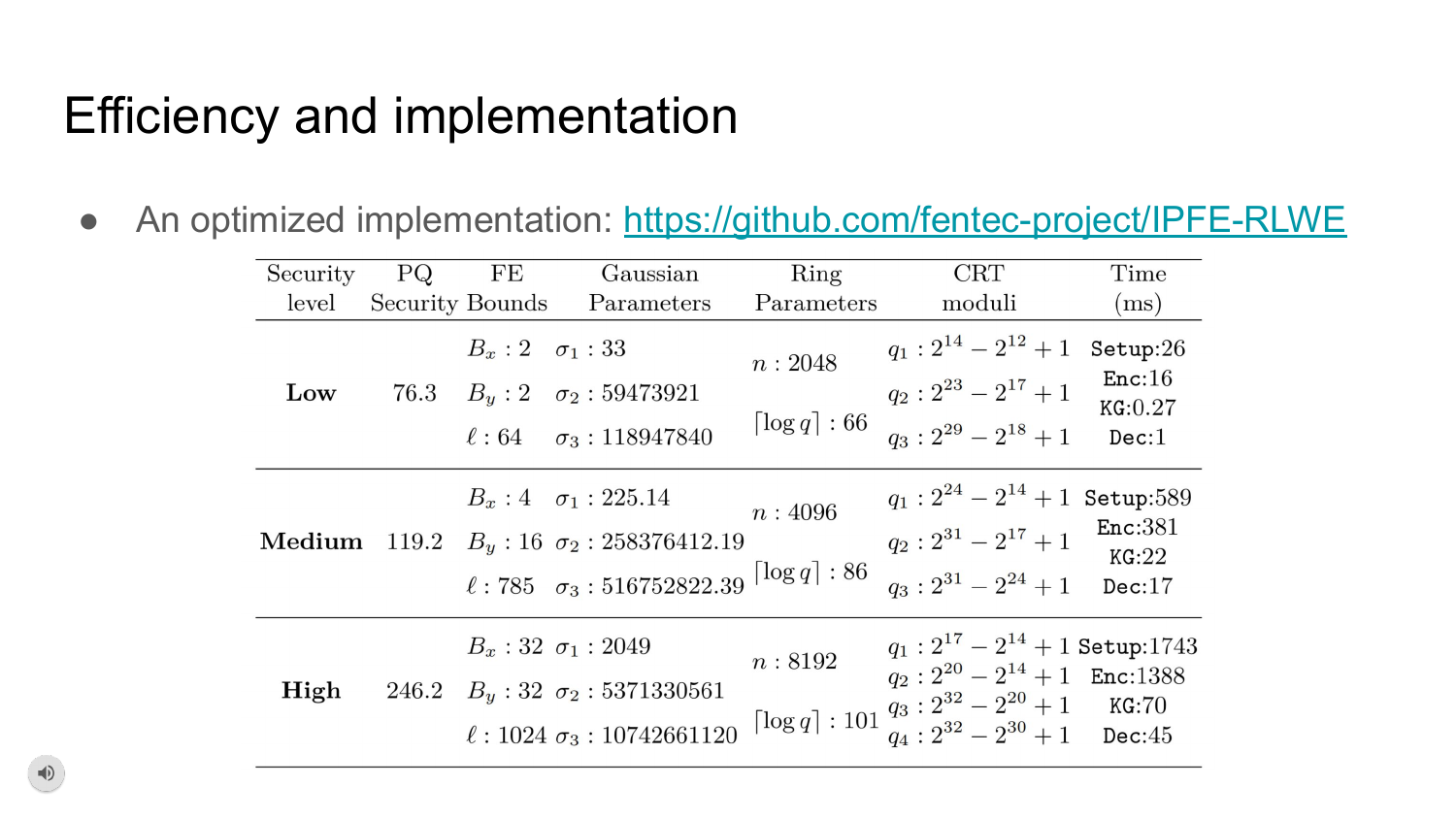#### Machine learning on encrypted data

• encrypted images (785-dimensional pixels vectors)



- classifying the content (digit) using logistic regression
- encryption 381ms, model (10 inner-product functions) evaluation 170ms
- batching 4092 images in parallel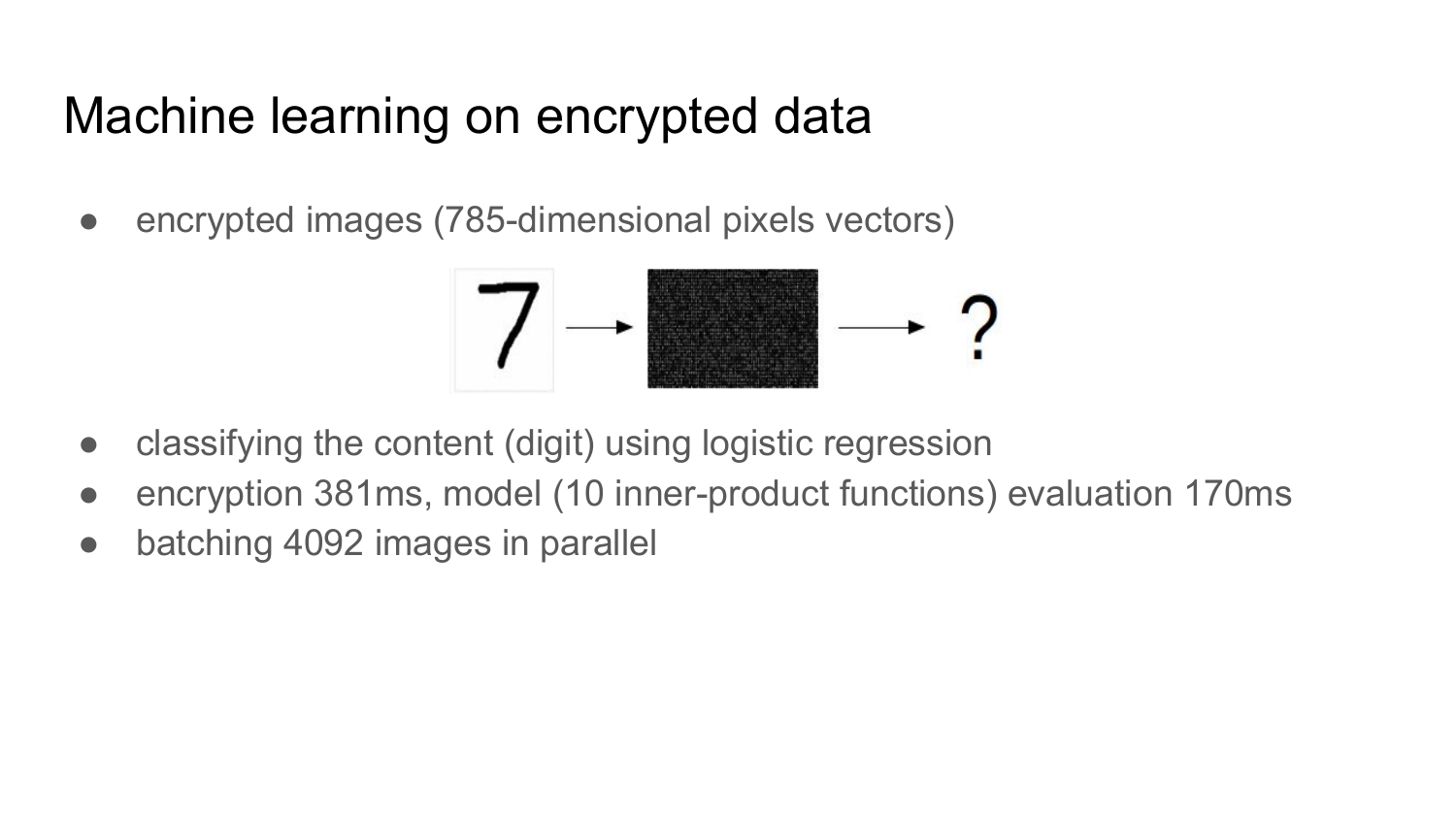### (Bonus) Identity based (Decentralized) Multi-Client IPFE